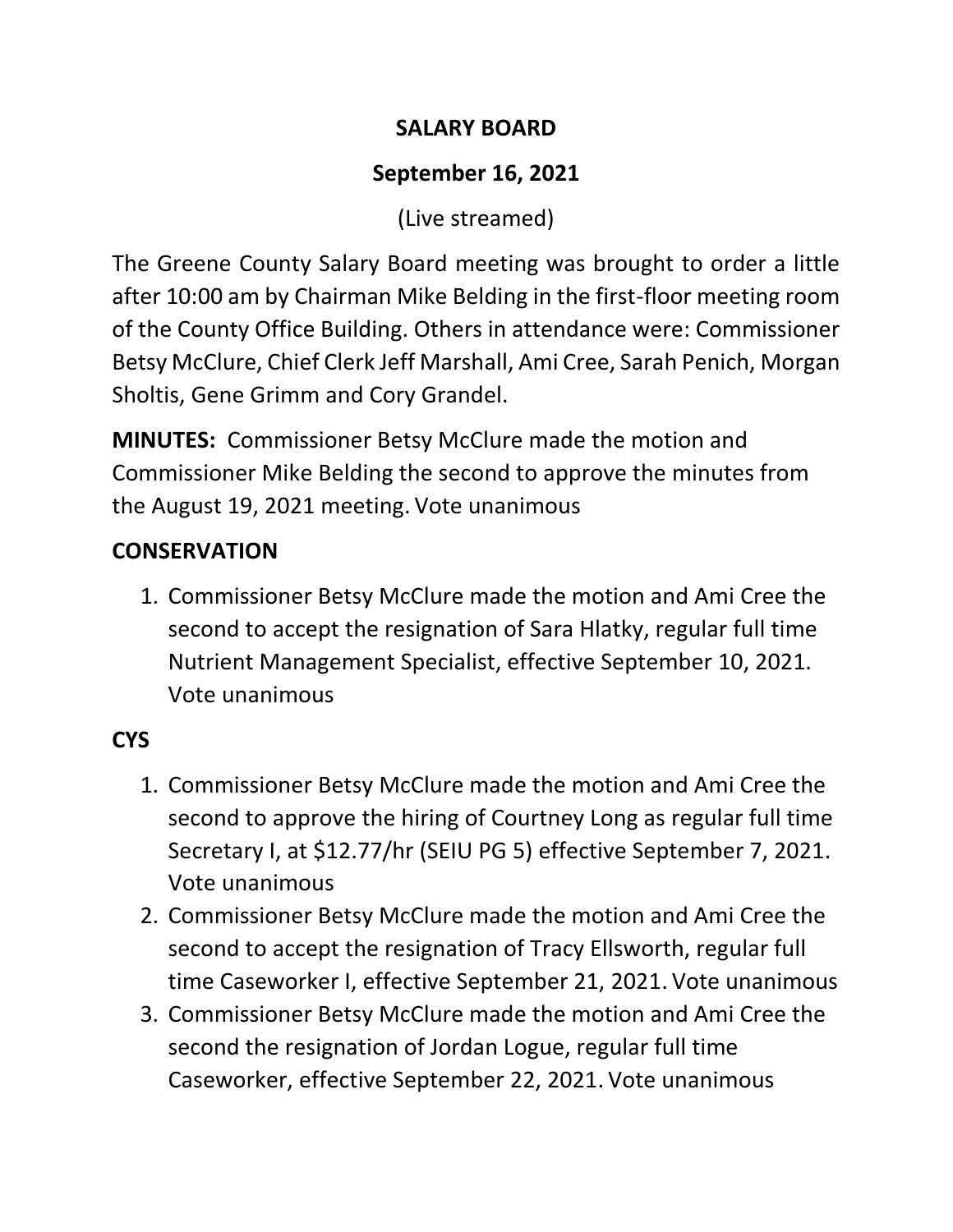- 4. Commissioner Betsy McClure made the motion and Ami Cree the second to approve the hiring of Maria Barone as regular full time Caseworker I, at \$18.80/hr (UMWA HS/CYS) effective September 13, 2021. Vote unanimous
- 5. Commissioner Betsy McClure made the motion and Ami Cree the second to approve the hiring of Kassidi Rice as regular full time Caseworker I, at \$18.80/hr (UMWA HS/CYS) effective September 29, 2021. Vote unanimous
- 6. Commissioner Betsy McClure made the motion and Ami Cree the second to accept the resignation of Christina Newcomer, regular full time Casework Supervisor, Children & Youth Services effective September 17, 2021. Vote unanimous

## **DISTRICT ATTORNEY**

- 1. Commissioner Betsy McClure made the motion and Ami Cree the second to approve the hiring of Roy Cross as regular full time Assistant District Attorney, at \$50,000/yr (MG PG 11) effective August 30, 2021. Vote unanimous
- 2. Commissioner Betsy McClure made the motion and Ami Cree the second to approve the transfer of Jesse Caldwell to regular full time County Detective I, at \$20.11/hr (MG PG 6) effective September 7, 2021. Vote unanimous

## **HUMAN SERVICES**

1. Commissioner Betsy McClure made the motion and Ami Cree the second to approve the hiring of Kirstin Howes as regular full-time High Fidelity Youth Support Partner, at \$12.00/hr (MG PG 1) effective September 13, 2021. Vote unanimous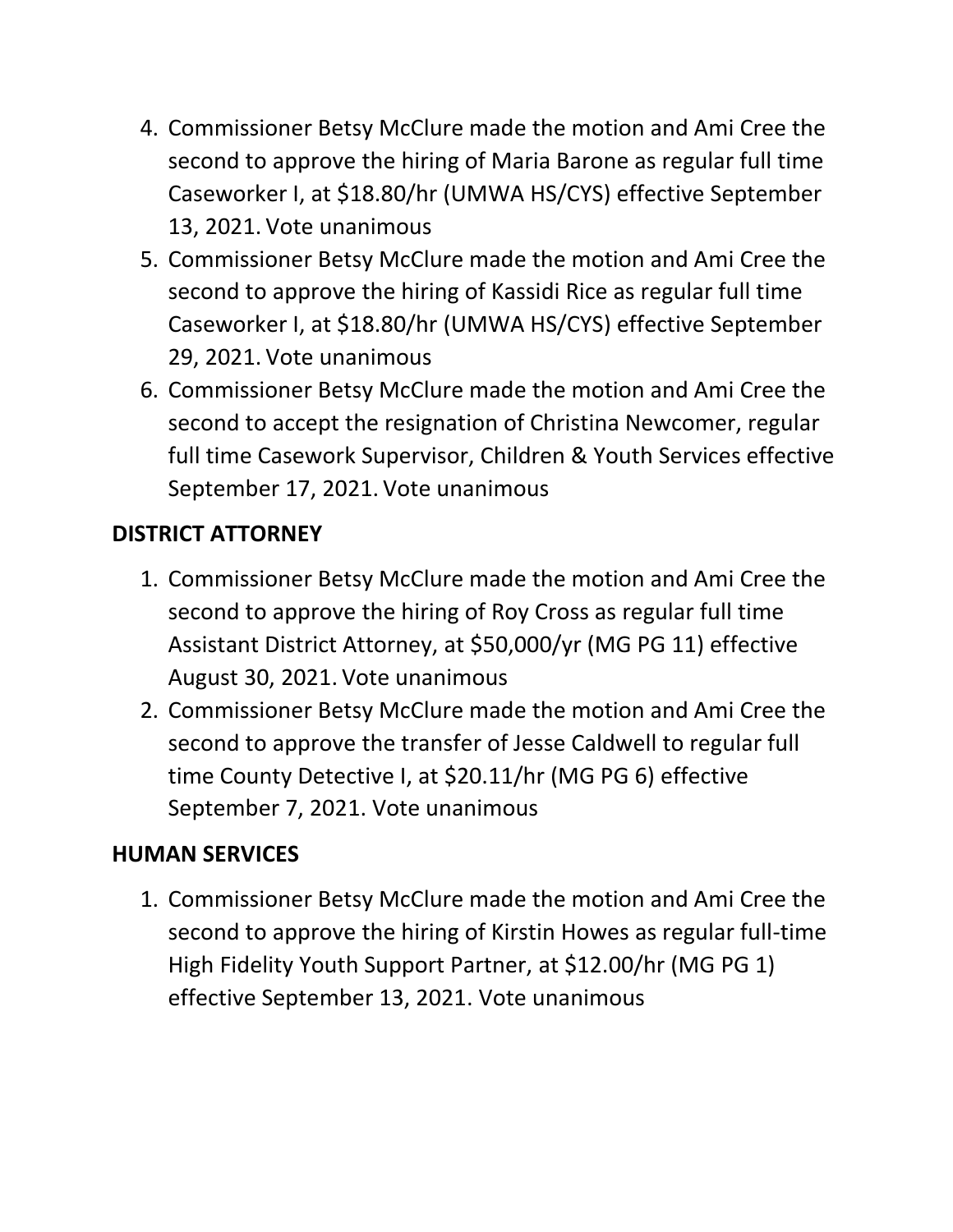#### **JAIL**

- 1. Commissioner Betsy McClure made the motion and Ami Cree the second to approve the hiring of Joshua Gailbraith as regular full time Corrections Officer, at \$15.77/hr (SEIU Jail) effective August 23, 2021. Vote unanimous
- 2. Commissioner Betsy McClure made the motion and Ami Cree the second to approve the hiring of Sharon Phillips as regular full time Food Service Worker, at \$14.52/hr (SEIU PG 10) effective September 1, 2021. Vote unanimous
- 3. Commissioner Betsy McClure made the motion and Ami Cree the second to approve the correction for the voluntary resignation of regular full time Corrections Officer Venus Hanlin, effective March 1, 2019. Vote unanimous

### **PARKS & RECREATION**

1. Commissioner Betsy McClure made the motion and Ami Cree the second to approve the transfer of Ehralyn Eisiminger, Abigail Plumley and Jefferson Zarella to temporary Skate Guards, at \$9.00/hr effective September 5, 2021. Vote unanimous

#### **SHERIFF**

1. Commissioner Betsy McClure made the motion and Ami Cree the second to approve the hiring of Shane Moore as regular full time Security Officer I, at \$12.77/hr (SEIU PG 5) effective September 7, 2021. Vote unanimous

#### **TAX ASSESSMENT**

1. Commissioner Betsy McClure made the motion and Ami Cree the second to aprrove the hiring of Tiffany Trude as regular part time Deed Transfer Clerk, at \$11.59/hr effective August 26, 2021. Vote unanimous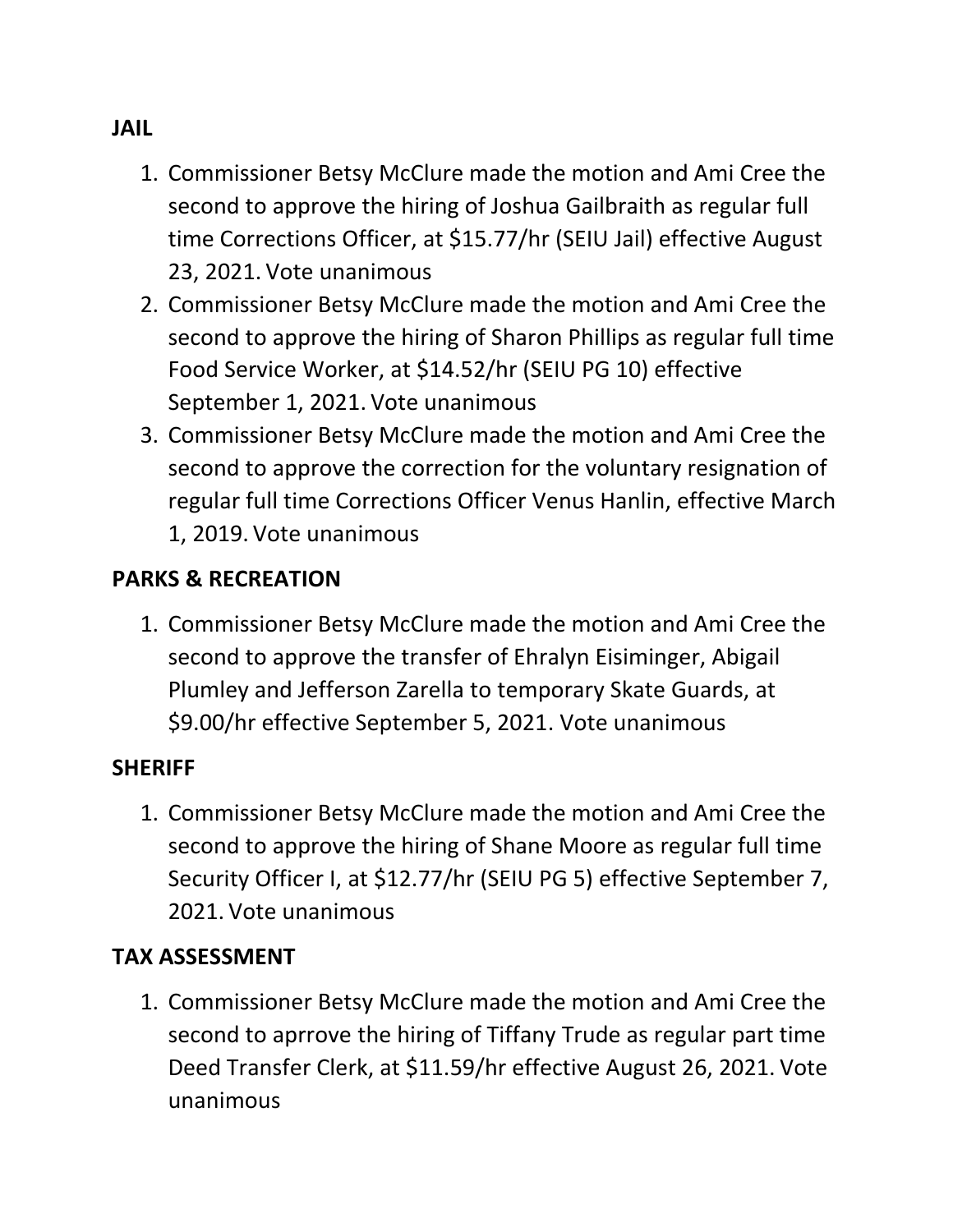#### **TRANSPORTATION**

1. Commissioner Betsy McClure made the motion and Ami Cree the second to approve the hiring of James Shriver as casual Van Driver, at \$10.00/hr effective September 7, 2021. Vote unanimous

#### **TREASURER**

1. Commissioner Betsy McClure made the motion and Ami Cree the second to approve removing from payroll Devin Snyder, seasonal Intern, effective August 27, 2021 due to end of seasonal employment. Vote unanimous

#### **SEASONAL**

1. Commissioner Betsy McClure made the motion and Ami Cree the second to approve removing the following employees from payroll due to end of seasonal employment effective September 4, 2021. Vote unanimous

| <b>SWARTZ SKYLER</b>        | <b>TICKET CLERK</b> |
|-----------------------------|---------------------|
| TEDROW JACOB J.             | <b>LABORER</b>      |
| THOMAS DAVID M.             | <b>LABORER</b>      |
| TORRES JESSICA M.           | Life guard          |
| TORRI OLIVIA M.             | <b>CONCESSIONS</b>  |
| <b>VIRGILI MAXIMUS</b>      | Life guard          |
| <b>VIRGIN ABIGAIL M.</b>    | Life guard          |
| <b>VOLEK AVA</b>            | <b>LIFEGAURD</b>    |
| <b>WALKER BROOKELYNN E.</b> | Life guard          |
| <b>WHIPKEY WESLEY J.</b>    | <b>LABORER</b>      |
| <b>WISE EMILY</b>           | <b>CONCESSIONS</b>  |
| <b>WISE COREY R.</b>        | <b>LABORER</b>      |
| <b>WISE JERSEY B.</b>       | Life guard          |